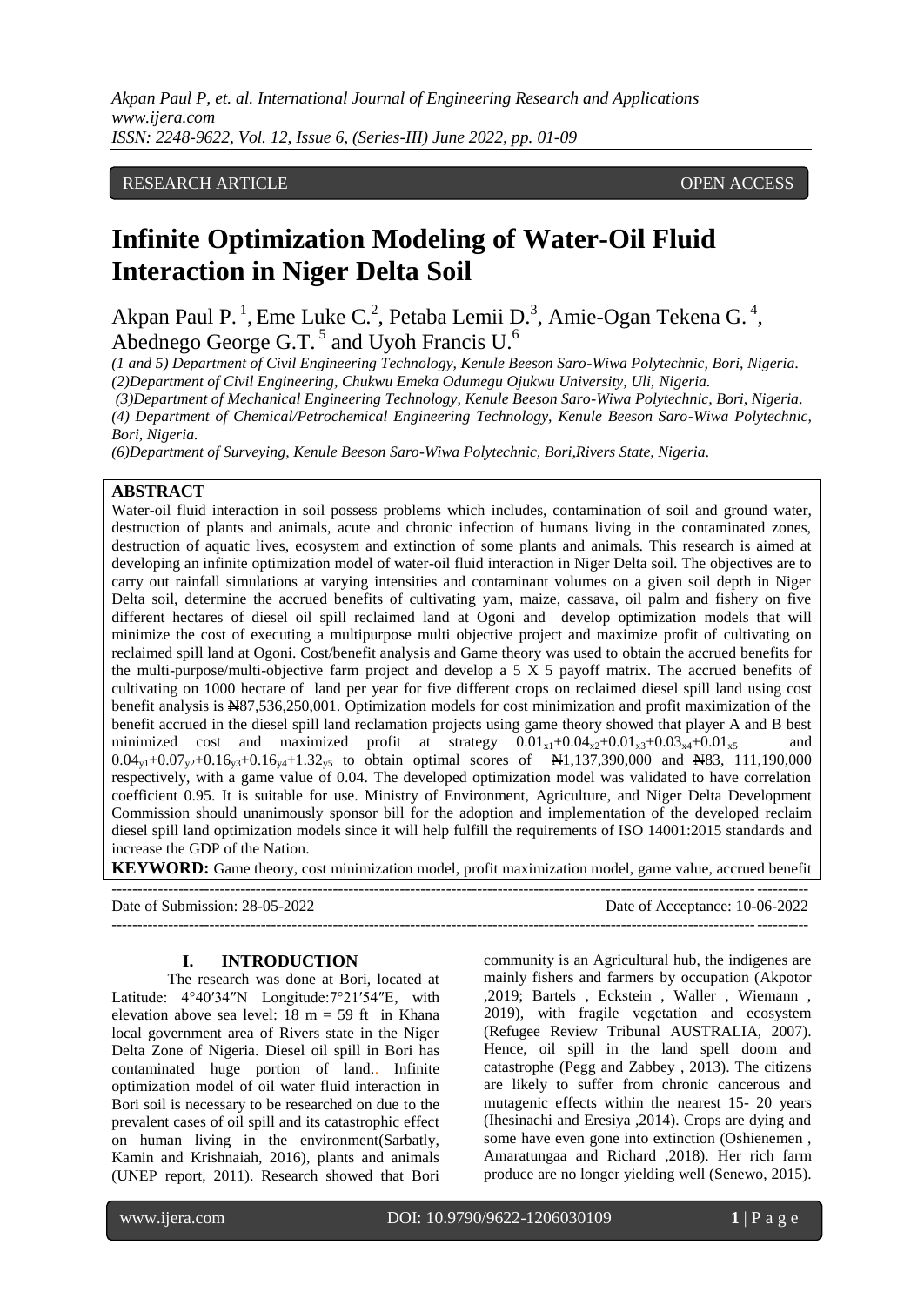Some see food have gone into extinctions (Kadafa, 2012). Hence there is need to reclaim the oil spilled land (Fentimana and Zabbey , 2015).

Oil spill reclamation of the affected area is not the panacea. It is important that the cost of reclaiming the land be recovered, hence an optimization model for cost minimization on investing into a multipurpose multi-objective project was developed. First, the predicted models shall be used to determine the best spill containment method at optimal cost, then the benefit of investing into different farm produce such as cassava, maize, yam, oil palm and fishery would be obtained. Game theory shall be used to develop the optimization model that would help generate enough funds to consequently recover the cost of reclaiming the land and rehabilitate the affected persons in the oil spill area (Archetti, 2013). Cost minimization model of the 5x5 matrix of the benefits shall be developed.

Oil water fluid interactions in the soil are caused when oil spill occurs and is influenced by rainfall. The movements of oil water fluids in the soil are mainly influenced by its contaminant volume and rainfall intensity and soil properties (porosity, density etc.) Increase in the contaminant volume and the rainfall intensity could increase fluid movement in soil. A model that can predict the movement and retention of the fluid in the soil can help in selecting the best reclamation method. An optimization model of the accrued benefit of a multipurpose multi objective project using Game theory is necessary to recover the cost of reclaiming the land.

# **II. METHODOLOGY**

Experiments were conducted to determine the leached and retained concentration in a tipical Bori soil in the Niger delta region of Nigeria as shown in equation 1 and 2 below. The developed diesel leached and retainded cocentration models were used to predict the extent of contamination that would occure when ever there is a spill. Having known the extent of contamination, the best containment method for reclaiming the soil can be optimaly and suitable implemented. Several farm lands in Bori- Ogoni have beeb contaminated with approximately 50,000 liter of diesel. The spilled diesel products affceted approximately 20720 hectres of land used to grow cassava and maize crops (UNEP Report, 2011) and (Amie-Ogan, Petaba, Leyira, Nwikina, Philip-Kpae, and Akpan , 2022). The contamination is caused by pipeline vandalization, poor mantainance of pipline facilities and over presurization of the flowing fluids in the pipe(Akpan, Bob, Badom, Pepple, Nwiyor, and Ndam, 2022).

*LC = -12458-432.07000\* Cv +64936\* RI +26287\* Cv ^2+60880\* RI ^2+1136\* Cv \* RI (1)*

*RC = 138.41111+92.24833\* Cv -0.88167\* RI +89.00833\* Cv ^2-172.19167\* RI ^2-1.61000\* Cv \* RI (2)*

Firstly, Determination of the leached and retained concentration of the diesel products in the soil following a spill. Bori metropolice has an average rainfall of 10mm/hr (Akpan et al., 2022). The contaminant volume is approximatley 50,000 liters of diesel. (UNEP report, 2022). Hence applying the developed model to determine the leached and retained diesel concentration in the soil by imputing the parameters in the equation, we have the

*LC = -12458-432.07000\* Cv +64936\* RI +26287\* Cv ^2+60880\* RI ^2+1136\* Cv \* RI*

*LC = -12458-432.07000\* (50,000) +64936\* (10) +26287\* (50,000) ^2+60880\* (10) ^2 +1136\* (50,000)\* (10)*

*LC = 6.57181E+13 ppm of TPH*

*RC = 138.41111+92.24833\* Cv -0.88167\* RI +89.00833\* Cv ^2-172.19167\* RI ^2-1.61000\* Cv \* RI* 

*RC = 138.41111+92.24833\* (50,000) -0.88167\* (10) +89.00833\* (50,000) ^2-172.19167\* (10)^2- 1.61000\* (50,000) \* (10)* 

*RC = 2.22525E+11*

Hence the Leached and retained concentrations are 6.57181E+13 ppm of TPH and 2.22525E+1113 ppm of TPH respectively. After reclamation of the soil, the leached and retained concentration of diesel in the soil is reduced to a range of 2.8ppm to 59 ppm. The remaining portion of the diesel will be leached gradually with the passage of time.

Secondly, cost of reclamation of the contaminated land. This research emphasizes on the influence of rainfall intensity in reclamation of diesel contaminated spill soil (Akpan et al., 2022) and (Akpan, Ugwoha, Nwikina, Stephen and Letam, 2021). The contaminated soil was borrowed to a vacant site where the base and all ends have been properly channeled to a reservoir where disposal would be done after proper treatment of the fluid have being done Akpan et al., (202). Rainfall intensity of 10mm/hr was allowed to continuously fall on the soil to washout the diesel contaminant from the soil (Akpan , Ugwoha, Nwikina, Philip-Kpae, and Letam, 2021). This was done repeatedly until the soil contaminant was entirely leached out (Akpan et al.,2022). Table 3.1 showed the cost of reclaimation of contaminated land. The total cost of N875, 600, 000 is required to construct the facility used to reclaim the soil. It is the cheapest method of soil reclamation and has the ability of achieving 95% reclamations within a short time. Cost minimization can be easily achieved (Mahmud,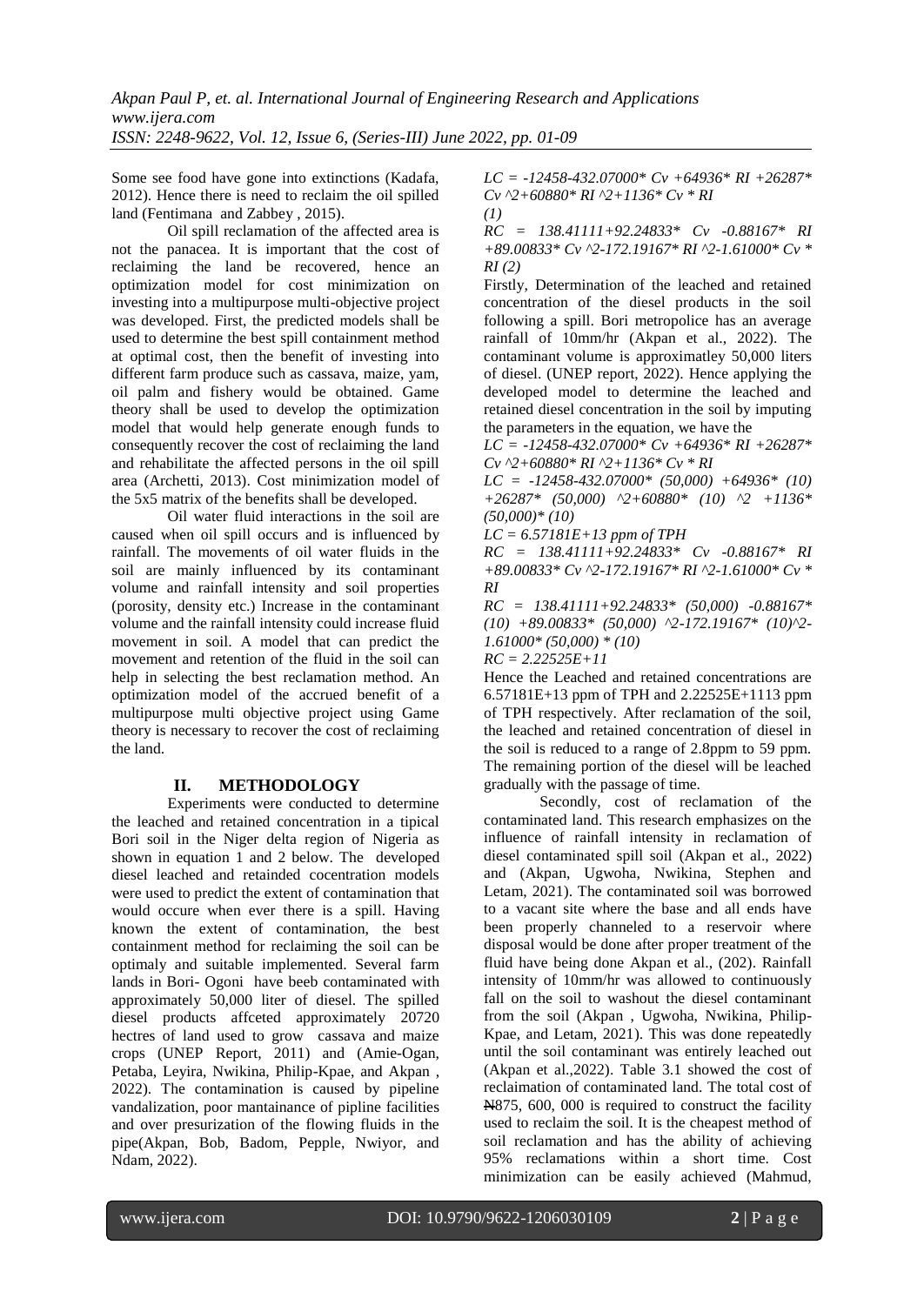Gbinu, Amie-Ogan, Ndam, Letam., and Akpan, 2022). This will enable the famers maximize profit also (Gbinu, Mahmud, Akpan, Badom,Nwiyor, and Letam, 2022). .

Thirdly, Determination of the cost of production of cassava, maize, yam Palm fruit crops and fish farming. Bori has a land mass of 103600 hectares (UNEP report,2011). The entire contaminated land in Bori is approximately 5

hectares. Five community's farm land was affected with varying proportions of contaminants, since the causes of the spill are same. Each community has about a hectare of land affected by the diesel spill (Petaba, Badom, Pepple, Amie-Ogan, Nwikina, and Akpan, 2022) and (Amie-Ogan et al. 2022). The costs of production of the farm produce for five hectares of land are presented in the table 1.

| <b>Farm Type</b>                                   | <b>Crop Yield/Fish</b><br><b>Produced</b><br>Kg/Hectare/<br>Year) | <b>Cost of Farm</b><br>produce<br>Per $KG(M)$ | <b>Productivity of</b><br>farm produce<br>plot/<br>Year(M) | <b>Productivity of</b><br>farm produce<br>$plot/Year(\mathbb{H})$ |
|----------------------------------------------------|-------------------------------------------------------------------|-----------------------------------------------|------------------------------------------------------------|-------------------------------------------------------------------|
| Maze                                               | 600                                                               | 1800                                          | 1080000                                                    | 16200000                                                          |
| Cassava                                            | 900                                                               | 1300                                          | 1170000                                                    | 17550000                                                          |
| Yam                                                | 3530                                                              | 400                                           | 1412000                                                    | 21180000                                                          |
| Oil Palm                                           | 2500                                                              | 750                                           | 1875000                                                    | 28125000                                                          |
| Fishery                                            | 15000                                                             | 550                                           | 8250000                                                    | 123750000                                                         |
| Net productivity of farm produce in plot /per year | 206805000                                                         |                                               |                                                            |                                                                   |

**Table 1:** Productivity of farm produce per plot/year

| The productivity of farm produce per plot/hectares/year is presented in table 1            |                                                                |                                                      |
|--------------------------------------------------------------------------------------------|----------------------------------------------------------------|------------------------------------------------------|
| Productivity of farm produce/per plot                                                      |                                                                | $=$ Farm yield $*$ Cost of farm produce per Kilogram |
| Productivity of Maze/plot                                                                  | $= 600*$ N18001800 = $-$ N1080000                              |                                                      |
| Productivity of Cassava/plot                                                               | $=900*$ $\cancel{\text{N}}$ 1300 = $\cancel{\text{N}}$ 1170000 |                                                      |
| Productivity of Yam/plot                                                                   | $=3530 *$ + 400 = N 1412000                                    |                                                      |
| Productivity of Oil Palm/plot                                                              | $= 2500*$ Nota $=$ Nota 1875000                                |                                                      |
| Productivity of Fishery/plot                                                               | $=15000* + 550 =$ N 8250000                                    |                                                      |
| Productivity of farm produce per hectare $=$ Farm yield $*$ Cost of farm produce per Kg    |                                                                |                                                      |
| A hectare of land is equivalent to 15 plots of land, therefore productivity per hectare is |                                                                |                                                      |
| Productivity of Maze/hectare                                                               | $= 600*$ N18001800*15 = N16200000                              |                                                      |
| Productivity of Cassava/hectare                                                            | $= 900*$ N 1300*15 = N 17550000                                |                                                      |
| Productivity of Yam/hectare                                                                | $=3530 * + 400 *15$                                            | $=$ N 21180000                                       |
| Productivity of Oil Palm/hectare                                                           | $= 2500*$ No $*15$                                             | $=\times 28125000$                                   |
| Productivity of Fishery/hectare                                                            | $=15000*$ No. 350 $*15$                                        | $=N123750000$                                        |

| <b>Farm Type</b> | <b>Production Cost</b><br>$Hectare/Year(\mathbb{H})$   | <b>Productivity of</b><br>farm produce<br>Hectare/Year(M) | <b>Benefit</b><br>Hectare/Year $(N)$ |
|------------------|--------------------------------------------------------|-----------------------------------------------------------|--------------------------------------|
| Maze             | 930450                                                 | 16200000                                                  | 149550                               |
| Cassava          | 940450                                                 | 17550000                                                  | 229550                               |
| Yam              | 885450                                                 | 21180000                                                  | 526550                               |
| Oil Palm         | 1345900                                                | 28125000                                                  | 529100                               |
| Fishery          | 3,849,000.00                                           | 123750000                                                 | 4401000                              |
|                  | Net benefit of cultivating the entire hectare per year | 5835750                                                   |                                      |

# **Table 2**: Benefit of farm produce per plot/per year

Benefit per plot of farm cultivated = Productivity of farm produce(Plot/Year) -Cost of production (Plot/Year) Benefit per plot of maize cultivated  $=$ N $16200000 -$ N $930450 = 149550$ Benefit per plot of cassava cultivated  $=\frac{N}{17550000} - \frac{N}{17940450} = 229550$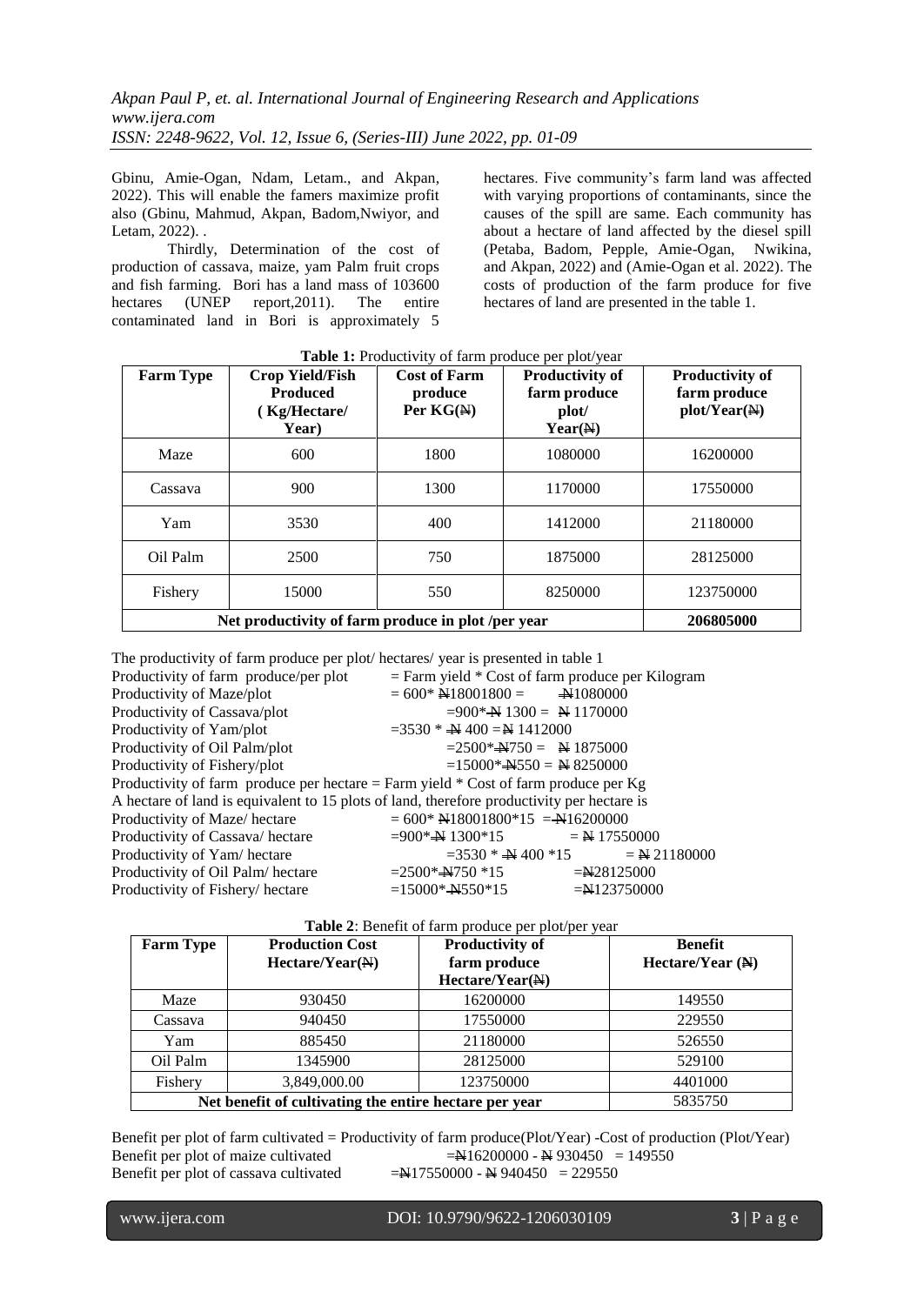*Akpan Paul P, et. al. International Journal of Engineering Research and Applications www.ijera.com*

*ISSN: 2248-9622, Vol. 12, Issue 6, (Series-III) June 2022, pp. 01-09*

Benefit per plot of yam cultivated  $=\frac{N21180000 - N 885450}{526550} = 526550$ Benefit per plot of oil palm cultivated  $=\frac{N28125000 - N}{526550} = \frac{N529100}{526550}$ Benefit per plot of fish farming  $= N123750000 - N 930450 = N4401000$ Net benefit of farming the entire plot per year= N5835750 Benefit of soil reclaiming a hectare of land.  $=$   $\frac{145835750*15}{=$   $\frac{1481097500}{=}$ Calculating for the net benefit of cultivating on the reclaimed soil Cost of reclaiming the entire land  $=$  cost of reclaiming a land  $*$  15 Cost of reclaiming the entire land (Hectares) =  $\frac{N}{2}$  5406500\* 15 =  $\frac{N}{2}$  81097500 Net productivity of farm produce in Hectares /per year  $=$  N 206805000

Net benefit of farming in the reclaimed Hectares of land in Bori  $=$  Cost of reclaiming the  $-$  Net productivity entire land (Hectares)

= N206805000 - N **81097500=** N125,707,500

It is highly profitable to invest in reclamations of contaminated land in Bori using the developed model and recommendations in this work (Akpan et al.,2022). A hectare of land is equivalent to 15 plots of land. More benefit will accrue with the passage of time

# **III. 2.1 COST MINIMIZATION AND PROFIT MAXIMIZATION MODEL**

Game theory was used to develop an optimization model.

### **2.2 Model Assumption**

Player

i. The game has mixed strategies. (Player A and Player B)

ii. Player A is a minimizer with an objective function of minimizing the cost of cultivating and rearing maize, yam, cassava, palm fruit and fish.

- iii. Player B is a maximizer with an objective function of maximizing profit from the five plots of reclaimed diesel spilled land in Bori.
- iv. The payoff matrix is obtained from the accrued benefit of cultivating maize, cassava, yam oil palm and rearing fishes on five plots of reclaimed diesel spilled land in Bori.
- v. Diesel spill occurred on 10%, 32%, 10%, 23% and 25% of land in plot A,B,C,D,E and F at Bori respectively.

| Table 3. Payoff matrix of accrued benefit of farm produce on five plots of reclaimed diesel spill land at Bori |          |  |  |
|----------------------------------------------------------------------------------------------------------------|----------|--|--|
|                                                                                                                | Player A |  |  |

|   |        | Maize  | Cassava | Yam    | Oil Palm | Fishery |
|---|--------|--------|---------|--------|----------|---------|
|   | Plot A | 149550 | 229550  | 526550 | 529100   | 4401000 |
| B | Plot B | 149550 | 229550  | 526550 | 529100   | 4401000 |
|   | Plot C | 149550 | 229550  | 526550 | 529100   | 4401000 |
|   | Plot D | 149550 | 229550  | 526550 | 529100   | 4401000 |
|   | Plot E | 149550 | 229550  | 526550 | 529100   | 4401000 |

Table 4.

Table 4. Payoff matrix of accrued benefit of farm produce on five Plot of reclaimed diesel spill land in Bori per million naira.

| шпон папс       |  |
|-----------------|--|
| <b>Player A</b> |  |

|                 |        |           | $\mathbf{1} \mathbf{1}$ |     |          |         |
|-----------------|--------|-----------|-------------------------|-----|----------|---------|
|                 |        | Maize     | Cassava                 | Yam | Oil Palm | Fishery |
|                 | Plot A | $0.1\,$   | 0.2                     | 0.5 | 0.5      | 4.4     |
|                 | Plot B | $0.1\,$   | 0.2                     | 0.5 | 0.5      | 4.4     |
| <b>Player B</b> | Plot C | 0.1       | 0.2                     | 0.5 | 0.5      | 4.4     |
|                 | Plot D | $0.1\,$   | 0.2                     | 0.5 | 0.5      | 4.4     |
|                 | Plot E | $\rm 0.1$ | 0.2                     | 0.5 | 0.5      | 4.4     |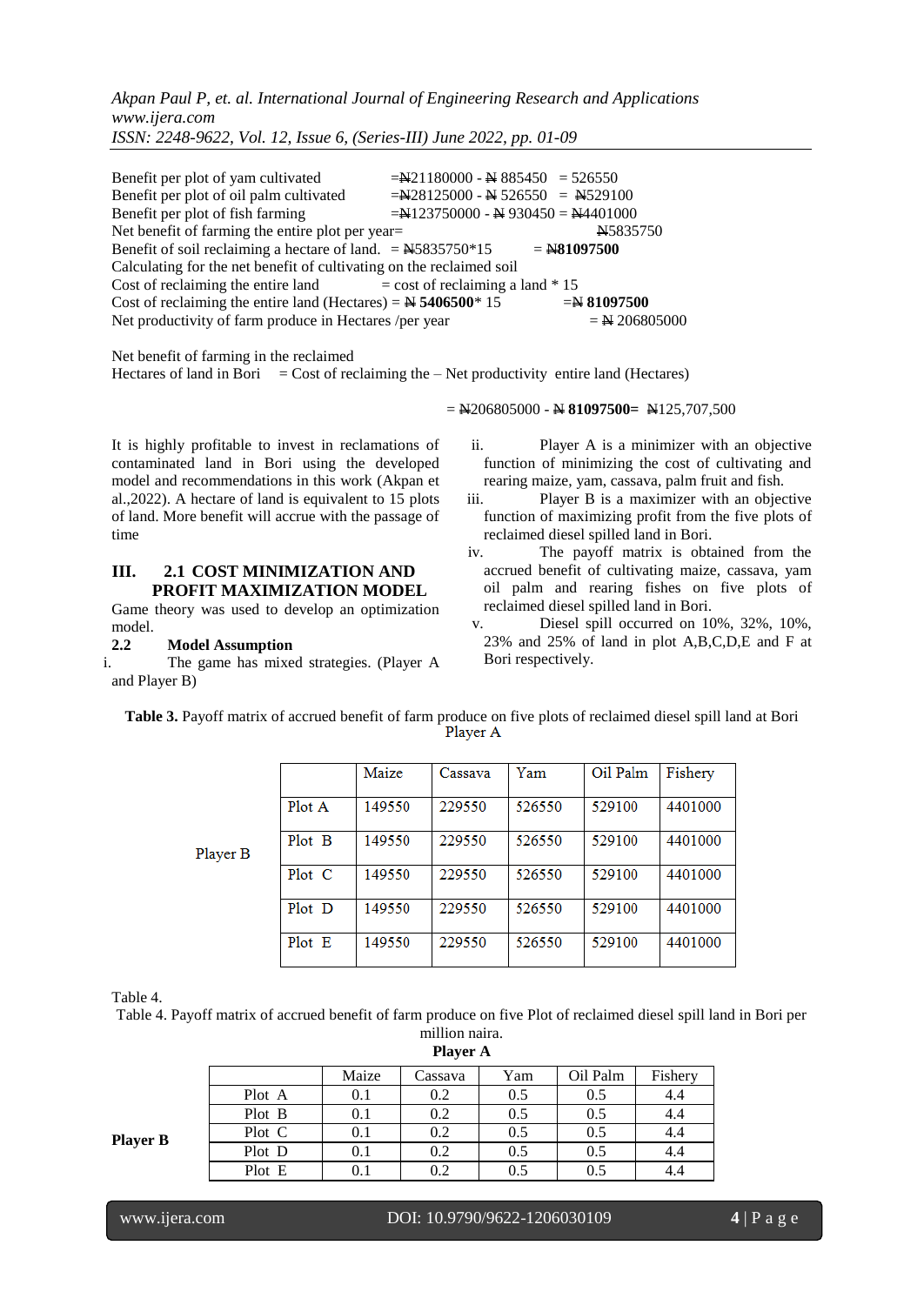Since diesel spill occurred on 10%, 32%, 10%, 23% and 25% of land in Plot A,B,C,D,E and F at Bori respectively. The new payoff matrix becomes.

Table 5. Payoff matrix of diesel spill on 10%, 32%, 10%, 23% and 25% of land in Plot A,B,C,D,E and F at Bori respectively.

|                 | , кусти |        |      |                   |      |          |         |
|-----------------|---------|--------|------|-------------------|------|----------|---------|
|                 |         |        |      | Maize Cassava Yam |      | Oil Palm | Fishery |
|                 | 10%     | Plot A | 0.01 | 0.02              | 0.05 | 0.05     | 0.44    |
| <b>Player B</b> | 32%     | Plot B | 0.04 | 0.07              | 0.16 | 0.16     | 1.32    |
|                 | 10%     | Plot C | 0.01 | 0.02              | 0.05 | 0.05     | 0.44    |
|                 | 23%     | Plot D | 0.03 | 0.05              | 0.11 | 0.11     | 0.88    |
|                 | 25%     | Plot E | 0.01 | 0.02              | 0.05 | 0.05     | 0.44    |

From the new payoff matrix, using game theory, firstly, determining the saddle point. In determining the saddle point we have,

| Table 6. Determining the saddle point |          |     |                |
|---------------------------------------|----------|-----|----------------|
|                                       | Player A |     |                |
|                                       |          | Oil |                |
| .                                     |          | - 1 | <del>.</del> . |

|          |        | Maize  | Cassava Yam |      | Palm | Fishery |        |
|----------|--------|--------|-------------|------|------|---------|--------|
|          | Plot A | 0.01   | 0.02        | 0.05 | 0.05 | 0.44    | 0.01   |
|          | Plot B | 0.04   | 0.07        | 0.16 | 0.16 | 1.32    | (0.04) |
| Player B | Plot C | 0.01   | 0.02        | 0.05 | 0.05 | 0.44    | 0.01   |
|          | Plot D | 0.03   | 0.05        | 0.11 | 0.11 | 0.88    | 0.03   |
|          | Plot E | 0.01   | 0.02        | 0.05 | 0.05 | 0.44    | 0.01   |
|          |        |        |             |      |      |         |        |
|          |        | (0.04) | 0.07        | 0.16 | 0.16 | 1.32    |        |

Therefore, since saddle points exist. The players have pure strategies at Saddle point :(2,1).

Player A can best minimize his cost at  $Z_{\text{min}} = 0.01x_1+0.04x_2+0.01x_3+0.03x_4+0.01x_5$  while player B can maximize profit at  $Z_{\text{max}}=0.01y_1+0.02y_2+0.05y_3+0.05y_4+0.44y_5$  and the game value is 0.04 where the saddle point exist

| <b>RESULTS AND DISCUSSIONS</b><br>IV.                 |                        |                                     |                |  |  |  |
|-------------------------------------------------------|------------------------|-------------------------------------|----------------|--|--|--|
| Table 7: Benefit of farm produce per Hectare/per year |                        |                                     |                |  |  |  |
| Farm                                                  | <b>Production Cost</b> | <b>Productivity of farm produce</b> | <b>Benefit</b> |  |  |  |
| Type                                                  | Plot/Year(M)           | Plot/Year(M)                        | Plot/Year(M)   |  |  |  |
| Maze                                                  | 930450                 | 16200000                            | 149550         |  |  |  |
| Cassava                                               | 940450                 | 17550000                            | 229550         |  |  |  |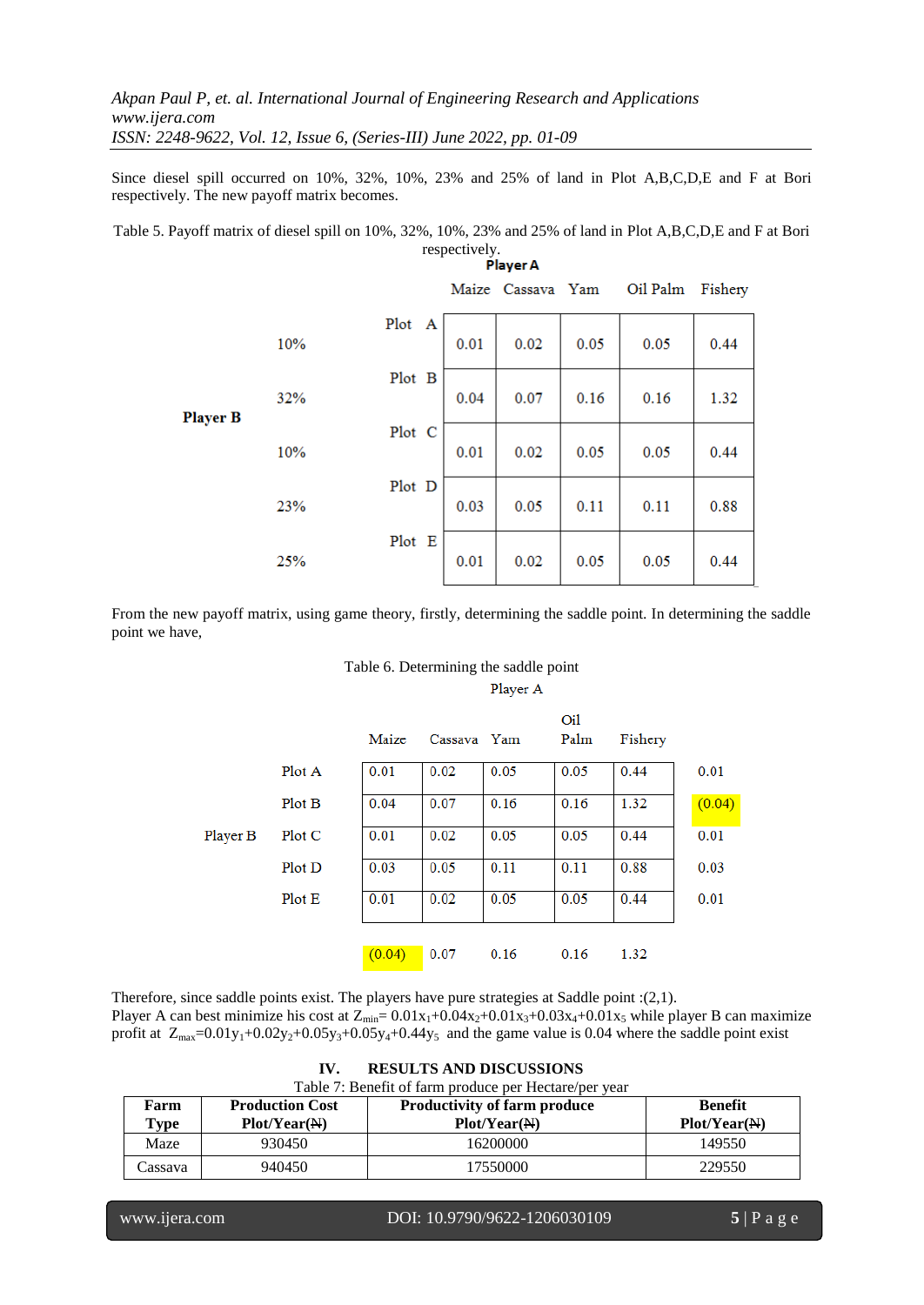*Akpan Paul P, et. al. International Journal of Engineering Research and Applications www.ijera.com*

| Yam                                                 | 885450    | 21180000  | 526550  |  |
|-----------------------------------------------------|-----------|-----------|---------|--|
| Oil Palm                                            | 1345900   | 28125000  | 529100  |  |
| Fishery                                             | 3.849.000 | 123750000 | 4401000 |  |
| Net benefit of cultivating the entire Plot per year |           |           | 5835750 |  |

*ISSN: 2248-9622, Vol. 12, Issue 6, (Series-III) June 2022, pp. 01-09*

### **Discussion of the result in table 7**

- i. Table 7 showed that the farm produce to be cultivated and reared on the reclaimed diesel spilled land are maize, cassava, yam, oil palm, and fishery.
- ii. The production cost of maize, cassava, yam oil palm, and fishery per plot are  $N=930,450, N$ 940,450, N 885,450, N 28,125,000, and N 3,849,000 respectively.
- iii. The productivity of maize, cassava, yam , oil palm and fishery per Plot are N16,200,000,  $\mathbb{N}17,550,000, \ \mathbb{N}21,180,000, \mathbb{N}1,345,900, \text{ and}$ N1,23,750,000respectively.
- iv. The accrued benefit per Plot of land per year are  $\cancel{H}$  149,550,  $\cancel{H}$  229,550,  $\cancel{H}$  526,550,  $\cancel{H}$ 529,100, and  $\cancel{\text{N }4,401,000}$
- v. The net benefit of the entire Plots of land per year is N5835750

#### **Table 8.** Payoff matrix of accrued benefit of farm produce on five plots of reclaimed diesel spilled lands at Bori per million naira

| --<br>___<br>__ | __ |
|-----------------|----|
|-----------------|----|

|                 |     |           |      | Maize Cassava | Yam  | Oil<br>Palm | Fishery |
|-----------------|-----|-----------|------|---------------|------|-------------|---------|
|                 | 10% | Plot<br>A | 0.01 | 0.02          | 0.05 | 0.05        | 0.44    |
| <b>Player B</b> | 32% | Plot<br>в | 0.04 | 0.07          | 0.16 | 0.16        | 1.32    |
|                 | 10% | Plot C    | 0.01 | 0.02          | 0.05 | 0.05        | 0.44    |
|                 | 23% | Plot<br>D | 0.03 | 0.05          | 0.11 | 0.11        | 0.88    |
|                 | 25% | Plot<br>Е | 0.01 | 0.02          | 0.05 | 0.05        | 0.44    |

# **Discussion of the result in table 8**

l

- i. Figure 8 showed the payoff matrix of diesel spill that affected 10%, 32%, 10%, 23% and 25% of land in Plot A,B,C,D,E and F at Bori respectively.
- ii. Player A plays his strategy to minimize cost of cultivating maize, cassava, yam, oil palm, and

fishery while player B plays his strategy to maximize profit on Plot A,B,C,D and E

iii. The value in the payoff matrix is the accrued benefit per million of a multipurpose multi objective project.

|                 |        |        |         | racio, e cumunición or uno game |          |         |          |
|-----------------|--------|--------|---------|---------------------------------|----------|---------|----------|
|                 |        |        |         | <b>Player A</b>                 |          |         |          |
|                 |        | Maize  | Cassava | Yam                             | Oil Palm | Fishery |          |
|                 | Plot A | 0.01   | 0.02    | 0.05                            | 0.05     | 0.44    | 0.01     |
|                 | Plot B | 0.04   | 0.07    | 0.16                            | 0.16     | 1.32    | (0.04)   |
| <b>Player B</b> | Plot C | 0.01   | 0.02    | 0.05                            | 0.05     | 0.44    | 0.01     |
|                 | Plot D | 0.03   | 0.05    | 0.11                            | 0.11     | 0.88    | 0.03     |
|                 | Plot E | 0.01   | 0.02    | 0.05                            | 0.05     | 0.44    | 0.01     |
|                 |        |        |         |                                 |          |         |          |
|                 |        | (0.04) | 0.07    | 0.16                            | 0.16     | 1.32    |          |
|                 |        |        |         |                                 |          |         |          |
| www.ijera.com   |        |        |         | DOI: 10.9790/9622-1206030109    |          |         | $6$ Page |

# Table 9. Determination of the game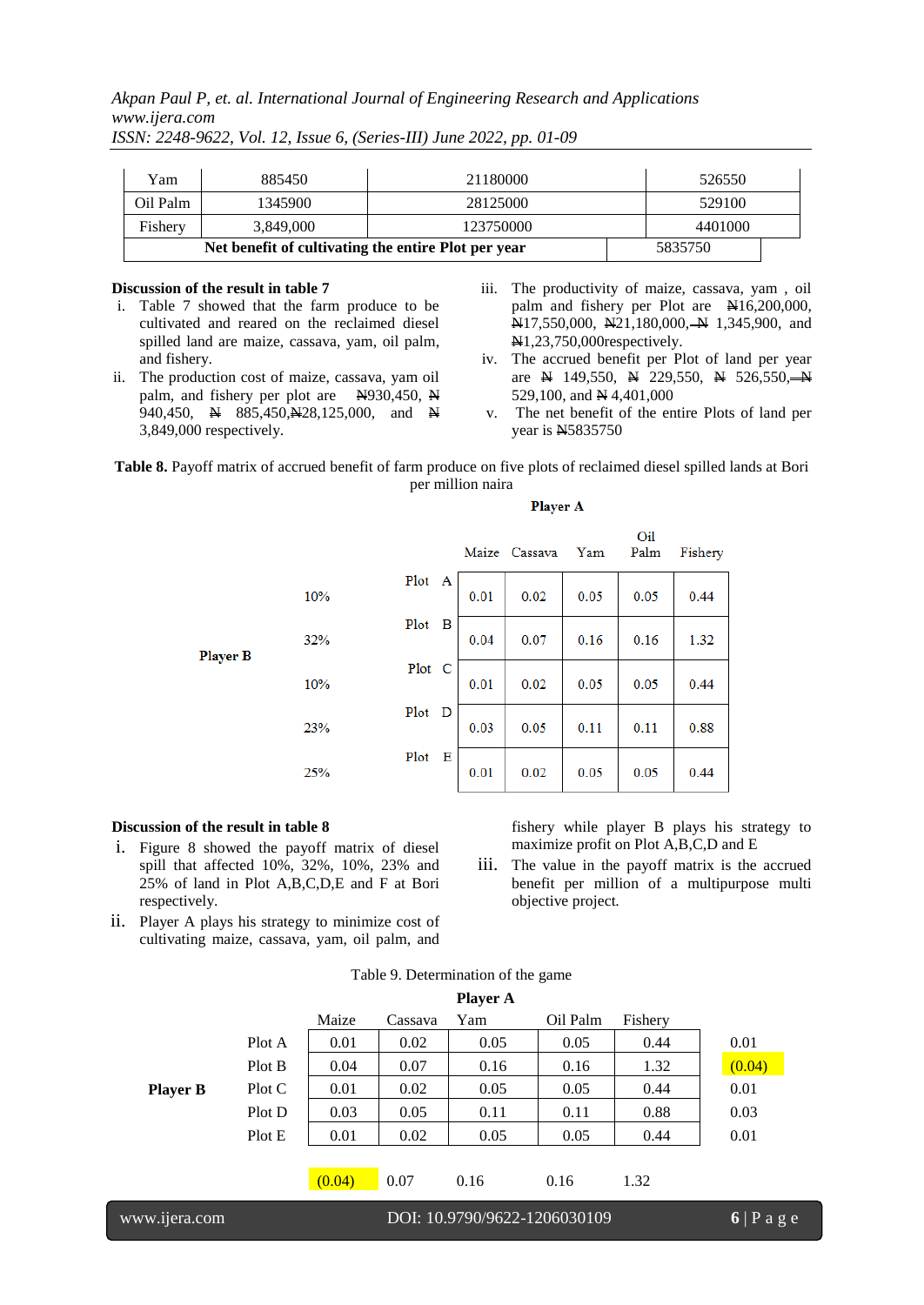# **Discussion of the result in table 9**

- i. Saddle points exist.
- ii. The players have pure strategies at Saddle point  $: (2,1).$
- iii. Player A can best minimize his cost at  $Z_{\text{min}}=$  $0.01x_1+0.04x_2+0.01x_3+0.03x_4+0.01x_5$  at a minimal score of N5,540,746 per plot of land
- i. Player B can maximize profit at  $Z_{\text{max}}=$  $0.04y_1+0.07y_2+0.16y_3+0.16y_4+1.32y_5$ . at a maximum score N75,826 per plot. The game value is 0.04 where the saddle point exist. This agrees with the thoughts of Gupta and Hira (2014) and Gbinu et al., (2022)

| <b>FARM TYPE</b> | PRODUCTION COST(N) | <b>PROFIT(N)</b> |  |  |  |  |  |
|------------------|--------------------|------------------|--|--|--|--|--|
| Maze             | 930450             | 149550           |  |  |  |  |  |
| Cassava          | 940450             | 229550           |  |  |  |  |  |
| Yam              | 885450             | 526550           |  |  |  |  |  |
| Oil Palm         | 1345900            | 529100           |  |  |  |  |  |
| Fishery          | 3,849,000          | 4401000          |  |  |  |  |  |
| <b>Total</b>     | 7951250            | 5835750          |  |  |  |  |  |

#### Table 10. Cost of production and Benefit per plot of land

#### **Discussion of the result in table 10**

- ii. Maize and fishery had the lowest and highest cost of production.
- iii. The total cost of production for maize, cassava, yam, oil palm and fishery per plot of land is N7,951,250
- iv. The total profit (benefit) of cultivating maize, cassava, yam, oil palm and fishery on per plot of land is N5,835,750

#### **V. CONCLUSION**

Maize and fishery had the lowest and highest cost of production. Hence it is more profitable to invest more on fishery sis the profit is enormous compared to fishery.

The accrued benefits per plot of land per year are N 149,550, N 229,550, N 526,550, N 529,100, and  $\cancel{H}$  4,401,000. The net benefit of the entire plots of land per year is N5835750 and per hectare per year is  $N$  87,536,250. Therefore, cultivation on 1000 hectares of land, the accrued benefit is  $\cancel{\text{N}}$  87,536,250,000

Player A can best minimize his cost with strategy **Zmin** = 0.01x1+0.04x2+0.01x3+0.03x4+0.01x5 at a minimal score of N75,826 per plot of land and N1,137,390 per hectare of land. Cultivation on 1000 hectares of land player A can best minimize the cost of cultivation at N1, 137,390,000 (Gupta and Hira, 2014) and (Mahmud et al., 2022).

Player B can maximize profit in cultivating on the entire plots of land using strategy  $Z_{\text{max}}=0.01x_1+0.04x_2+0.01x_3+0.03x_4+0.01x_5$  to score N5,540,746 per plot and N83,111,190 per hectare of land. The accrued benefit of cultivation on 1000 hectares of land is  $N83$ , 111, 190, 000. The game value is 0.04 for  $Z_{\text{min}}$  and  $Z_{\text{max}}$ . This agrees with the thoughts of Gupta and Hira (2014) and Gbinu et al., (2022)

The profit obtained in cultivation 1000 hectares of land using cost/benefit analysis and game theory gave  $\overline{M}$  87,536,250,000 and  $\overline{M}$  83, 111,190,000 respectively. The correlation coefficient between the two methods is 0.95. This implies that the developed model should be adopted and is useful in multi-purpose / multiobjective projects like this.

# **VI. RECOMMENDATION**

- The following are recommended. i. Ministry of environment and Khana Local
- government in alliance with national oil spill detection regulation agency(NOSDRA) should sponsor a bill for adoption and implement the developed diesel infinite optimization models as it will help to optimally maximize profit at minimized cost and fulfill the requirements of ISO 14001:2015

### **CONTRIBUTION TO KNOWLEDGE**

- i. This research work agrees with the implementation of environmental management system as per clause 5, 6, 7, 8, 9 and 10 of ISO 14001:2015.
- ii. The developed model and concept will help to achieve optimal benefit when diesel contaminated soil is reclaimed.

#### **REFERENCES**

[1]. Akpan P. P., Ugwoha E., Nwikina B. B., Stephen E. I. and Letam L. P. (2021). Rainfall Intensity Influence On Diesel Retention In Niger Delta Soil, International Journal of Engineering Research and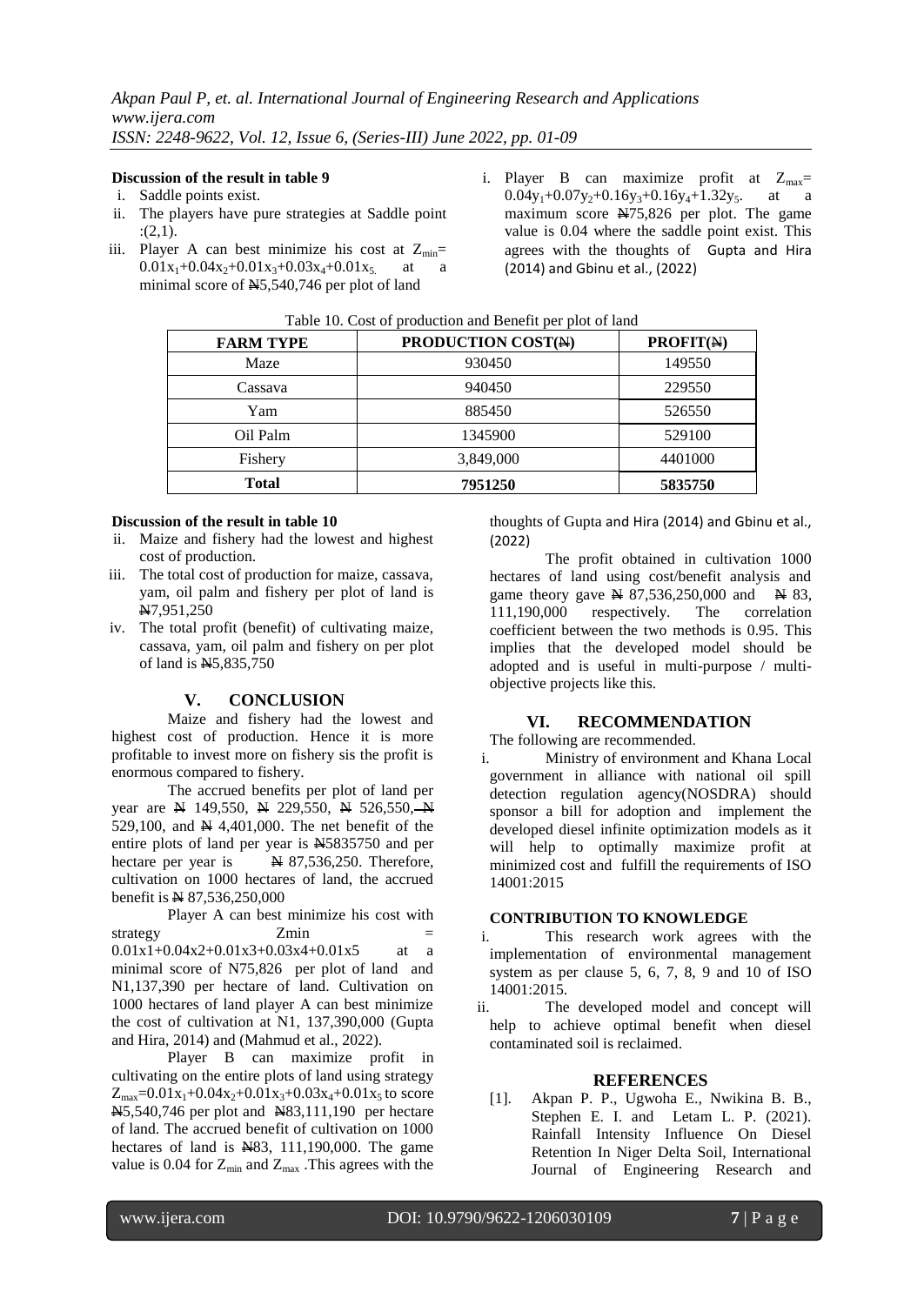Applications, 11 (9), 25-30, DIO: 10.9790/9622-1109032530, https://www.ijera.com/papers/vol11no9/Ser-3/E1109032530.pdf

- [2]. Akpan P. P., Bob D. M. A., Badom F. Z., Pepple M. S., Nwiyor P. S. and Ndam E. (2022).Influence of Varying Rainfall Intensities on Spilled Diesel Transport in Bori-Ogoni Soil, International Journal of Engineering Research and Applications (IJERA) , 12 (1),63-69, ISSN: 2248-9622 , [www.ijera.com](http://www.ijera.com/)
- [3]. Akpotor E.(2019) . Crude Oil Exploration and Exploitation In Niger Delta: A Christian Concern *International Journal of Innovative Development and Policy Studies* 7(2):38-49, [http://seahipaj.org/journals-ci/june-](http://seahipaj.org/journals-ci/june-2019/IJIDPS/full/IJIDPS-J-5-2019.pdf)[2019/IJIDPS/full/IJIDPS-J-5-2019.pdf](http://seahipaj.org/journals-ci/june-2019/IJIDPS/full/IJIDPS-J-5-2019.pdf)
- [4]. Amie-Ogan T. G., Badom F. Z.,Gbinu K. S., Bob D. M. A., Gboraloo W. A., and Akpan P. P. (2022). Influence of Varying Contaminant Volume on Diesel Transport in Khana Soil, International Journal of Engineering Research and Applications (IJERA) , 12 (1), 56-62 , ISSN: 2248-9622 , [www.ijera.com](http://www.ijera.com/)
- [5]. Amie-Ogan T. G., Petaba L. D., Leyira F. G., Nwikina B. B., Philip-Kpae F. O., and Akpan P. P. (2022). Diesel Spill Retention Modeling Of Niger Delta Soil", International Journal of Engineering Research and Applications (IJERA) , 12 (1):50-55, ISSN: 2248-9622 , www.ijera.com.
- [6]. Archetti, M (2013). Evolutionary Game Theory of Growth Factor Production: Implications for Tumour Heterogeneity and Resistance to Therapies, British Journal of Cancer, 109 <https://doi.org/10.1038/bjc.2013.336>
- [7]. Bartels A., Eckstein L., Waller N., and Wiemann D. (2019) Post Colonialism and Ecology. In: Postcolonial Literatures in English. J.B. Metzler, Stuttgart [https://link.springer.com/chapter/10.1007/97](https://link.springer.com/chapter/10.1007/978-3-476-05598-9_11) [8-3-476-05598-9\\_11](https://link.springer.com/chapter/10.1007/978-3-476-05598-9_11)
- [8]. Fentimana A. and Zabbey N. (2015). Environmental Degradation and Cultural Erosion in Ogoni land: A Case Study of The Oil Spills in Bodo, Science Direct, 2(4),615- 624

<https://doi.org/10.1016/j.exis.2015.05.008>

[9]. Gbinu K. S., Mahmud H., Akpan P. P., Badom F. Z., Nwiyor P. S. and Letam L. P. (2022). Profit Maximization Modeling Of Bori-Ogoni Multipupose Multi Objective Diesel Spill Land Reclamation Project, International Journal of Engineering

Research and Applications (IJERA) , 12  $(1),37-41,$  ISSN: 2248-9622 [www.ijera.com.](http://www.ijera.com/)

- [10]. Gupta P. K and Hira D. S. (2014). Operations Research,S Chand & Company Pvt. Ltd, New Deli, India,S. Chand publishing,  $7<sup>th</sup>$  Edition, 1498
- [11]. Ihesinachi K. and Eresiya D. (2014). Evaluation of Heavy Metals Inorange, Pineapple, Avocado Pear Andpawpaw Fromafarm in Kaani, Bori, Rivers Statenigeria, International Research Journal of Public and Environmental Health, 1 (4),87-94

http://www.journalissues.org/irjpeh/

- [12]. Kadafa, A. A.(2012). Environmental Impacts of Oil Exploration and Exploitation in the Niger, Global Journal of Science Frontier Research Environment and Earth Sciences,12 (3).
- [13]. Mahmud H., Gbinu K. S., Amie-Ogan T. G., Ndam E., Letam L. P., and Akpan P. P. (2022). Cost Minimization Modelling Of Niger Delta Multi-Pupose/Multi-Objective Diesel Spill Land Reclamation Project, International Journal of Engineering Research and Applications (IJERA) , 12  $(1),31-36,$  ISSN: 2248-9622 [www.ijera.com.](http://www.ijera.com/)
- [14]. Oshienemen N.A., Amaratungaa D.and Richard P.H.(2018). Evaluation of the Impacts of Oil Spill Disaster on Communities and Its Influence on Restiveness in Niger Delta, Nigeria, Science Direct: Procedia Engineering, 212, 1054- 1061.

<https://doi.org/10.1016/j.proeng.2018.01.136>

- [15]. Pegg S. and Zabbey N. (2013). Oil and Water: The Bodo Spills and The Destruction of Traditional Livelihood structures in the Niger Delta, *Community Development Journal*, 48(3), 391–405, [https://doi.org/10.1093/cdj/bst021,](https://doi.org/10.1093/cdj/bst021) [https://academic.oup.com/cdj/article](https://academic.oup.com/cdj/article-abstract/48/3/391/310555)[abstract/48/3/391/310555](https://academic.oup.com/cdj/article-abstract/48/3/391/310555)
- [16]. Petaba L. D., Akpan P. P., Philip-Kpae F. O., Enueze J. B. C., Stephen E. I., Badom F, Z.,and Nwikina B.B. (2022). Diesel Spill Transportation Modeling Of Niger Delta Soil, International Journal of Engineering Research and Applications (IJERA) , 12  $(1),42-49,$  ISSN:  $2248-9622$ www.ijera.com
- [17]. Refugee Review Tribunal AUSTRALIA (2007) RRT Research Response Research Response,NGA32636